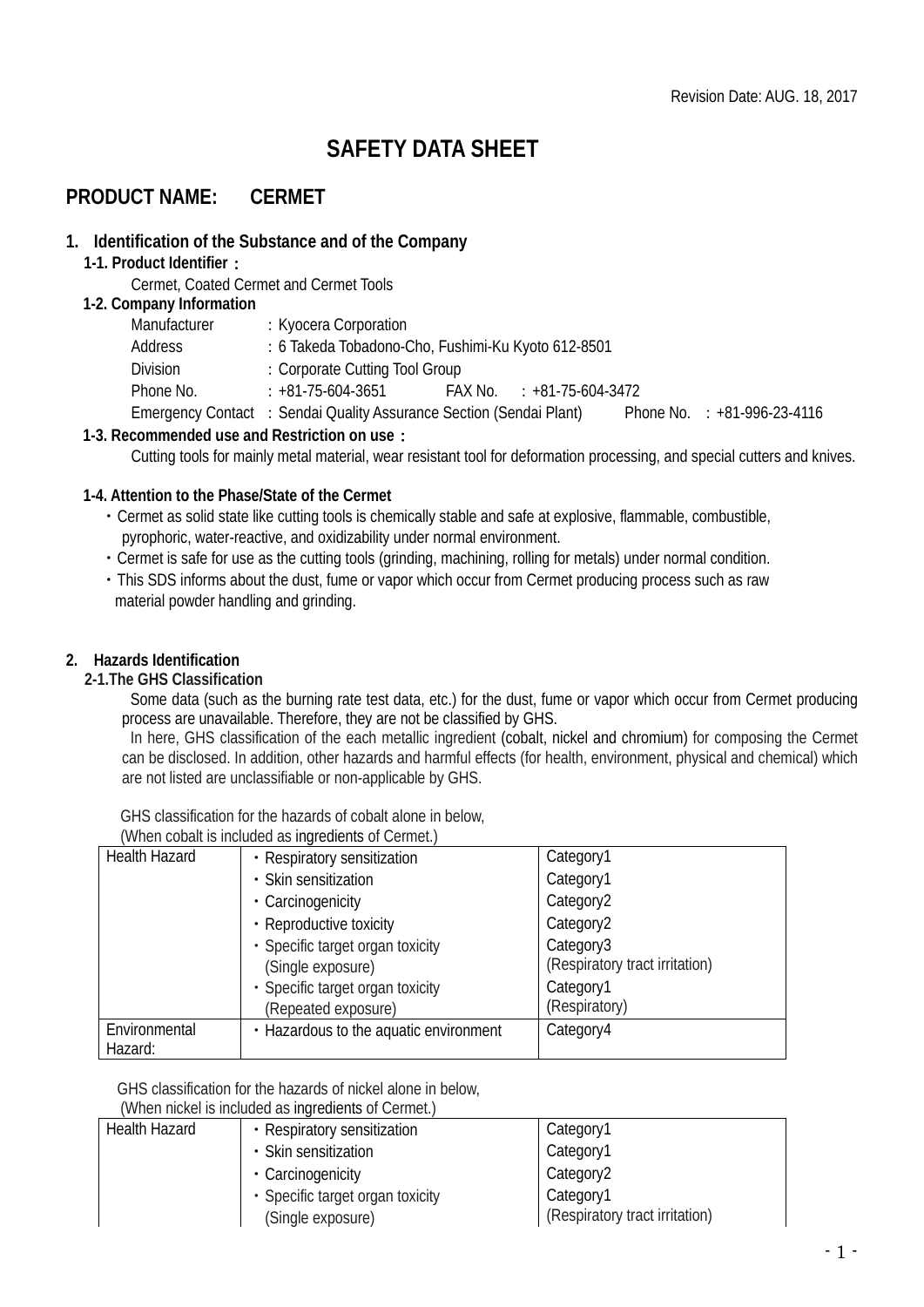|                          | • Specific target organ toxicity<br>(Repeated exposure) | Category1<br>(Respiratory) |
|--------------------------|---------------------------------------------------------|----------------------------|
| Environmental<br>Hazard: | • Hazardous to the aquatic environment                  | Category4                  |

GHS classification for the hazards of chromium alone in below,

(When chromium is included as ingredients of Cermet.)

| <b>Health Hazard</b> | · Serious eye damage             | Category2B                     |
|----------------------|----------------------------------|--------------------------------|
|                      | • Respiratory sensitization      | Category1                      |
|                      | • Skin sensitization             | Category1                      |
|                      | • Germ cell mutagenicity         | Category <sub>2</sub>          |
|                      | • Specific target organ toxicity | Category <sub>2</sub>          |
|                      | (Single exposure)                | (Respiratory tract irritation) |
|                      | · Specific target organ toxicity | Category3                      |
|                      | (Repeated exposure)              | (Respiratory)                  |

# **2-2. GHS Label Elements**

GHS label elements of the each metallic ingredients (cobalt, nickel and chromium) for composing the Cermet can be disclosed in below.

|                              | Cobalt                                                                                                                                                                                                                                                                                                                                                                                                                       | Nickel                                                                                                                                                                                                                                                                                                                                              | Chromium                                                                                                                                                                                                                                                     |
|------------------------------|------------------------------------------------------------------------------------------------------------------------------------------------------------------------------------------------------------------------------------------------------------------------------------------------------------------------------------------------------------------------------------------------------------------------------|-----------------------------------------------------------------------------------------------------------------------------------------------------------------------------------------------------------------------------------------------------------------------------------------------------------------------------------------------------|--------------------------------------------------------------------------------------------------------------------------------------------------------------------------------------------------------------------------------------------------------------|
| Hazard<br>Pictograms:        |                                                                                                                                                                                                                                                                                                                                                                                                                              |                                                                                                                                                                                                                                                                                                                                                     |                                                                                                                                                                                                                                                              |
| Signal Words:                |                                                                                                                                                                                                                                                                                                                                                                                                                              | Danger                                                                                                                                                                                                                                                                                                                                              |                                                                                                                                                                                                                                                              |
| Hazard<br>Statements :       | · Risk of causing allergies,<br>asthma or breathing<br>difficulties if inhaled.<br>• Risk of causing an<br>allergic skin reaction.<br>• May cause cancer.<br>• May cause adverse<br>effects on fertility or the<br>unborn child.<br>• Risk of respiratory<br>irritation.<br>• Cause of respiratory<br>failure due to long-term or<br>repetitive exposure.<br>• May be harmful to<br>aquatic life due to<br>long-term effects | · Risk of causing allergies,<br>asthma or breathing<br>difficulties if inhaled.<br>• Risk of causing an<br>allergic skin reaction.<br>• May cause cancer.<br>• Respiratory and kidney<br>disorders<br>• Cause of respiratory<br>failure due to long-term or<br>repetitive exposure.<br>. May be harmful to aquatic<br>life due to long-term effects | • Risk of causing allergies,<br>asthma or breathing<br>difficulties if inhaled.<br>• Risk of causing an<br>allergic skin reaction.<br>· Suspected of causing<br>genetic disease<br>• Failure to systemic<br>toxicity<br>• Risk of respiratory<br>irritation. |
| Precautionary<br>Statements: | <b>[Prevention]</b><br>· Obtain safety instructions* before use.<br>exposure.<br>· Wear suitable protective gloves.<br>. Do not breathe dust, fume or vapor.<br>· Do not eat, drink or smoke in handling area.<br>· Wash skin thoroughly after handling.<br>. Do not release into the environment.                                                                                                                           | . Do not handle until all safety precautions have been read and understood.<br>. Use appropriate personal protection and ventilation system keeping away from<br>· When insufficient ventilation, wear respirator as required.                                                                                                                      |                                                                                                                                                                                                                                                              |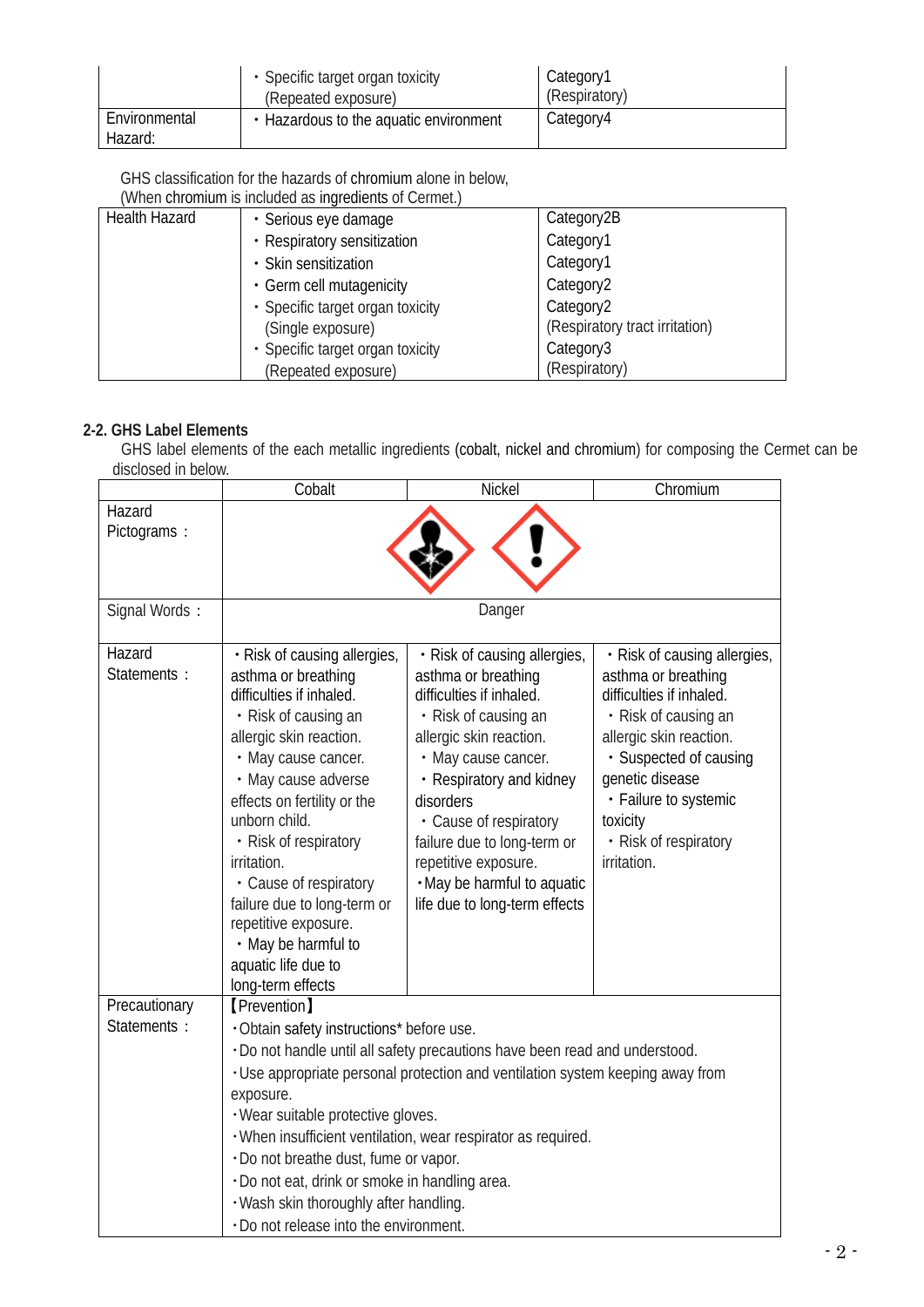| <b>[Responses]</b>                                                                      |
|-----------------------------------------------------------------------------------------|
|                                                                                         |
| . If inhaled, move to fresh air and take a rest with posture easy to breathe.           |
| · If respiratory symptoms occurs, contact a doctor.                                     |
| . When feeling ill, get medical advice/attention.                                       |
| · Take off contaminated clothing and wash before reuse.                                 |
| . If on skin, rinse away immediately with a large amount of water and soap.             |
| . If skin irritation occurs, contact a doctor and get medical advice/attention.         |
| · If exposed or concerned, get medical advice/attention.                                |
| . If dust is in eyes, immediately wash away with clean water (remove the contact lenses |
| if possible). If irritation persists, get medical advice/attention.                     |
| . If a large amount of dust is swallowed, get medical advice/attention after ingesting  |
| plenty of water to dilute.                                                              |
| [Storage]                                                                               |
| . Avoid sudden changes of temperature and high humidity for storage.                    |
| [Disposal]                                                                              |
| · Dispose of contents/container to an approved waste disposal plant under the laws.     |

\*For safety instructions, refer to the Japan Cutting & Wear-resistant Tool Association website (<http://www.jta-tool.jp/>)

# **3. Composition/Information on Ingredients**

- ・ Cermet may be coated with the following materials: TiN, TiC, Ti(C, N), (Ti, Al)N, Al<sub>2</sub>O<sub>3</sub>, (Al,Ti,M)N : M represents one or more metal elements selected from the group consisting of Si, Cr, Mo, W and Nb.
- ・ Distinction between substance and mixture: Mixture (alloy)
- ・ Ingredients and concentration or concentration range (composition) of the Cermet.

| Ingredient              | Formula           | CAS#       | Official<br>Number, Law for<br>PRTR* | <b>Industrial Safety</b><br>and Health<br>Law(Official<br>Number) | Composition<br>mass% |
|-------------------------|-------------------|------------|--------------------------------------|-------------------------------------------------------------------|----------------------|
| <b>Titanium Carbide</b> | TiC               | 12070-08-5 | N/A                                  | N/A                                                               | $5 - 85$             |
| Titanium Nitride        | TiN               | 25583-20-4 | N/A                                  | N/A                                                               | $5 - 80$             |
| Niobium Carbide         | NbC               | 12069-94-2 | N/A                                  | N/A                                                               | $0 - 35$             |
| <b>Tungsten Carbide</b> | <b>WC</b>         | 12070-12-1 | N/A                                  | N/A                                                               | $0 - 25$             |
| Tantalum Carbide        | TaC               | 12070-06-3 | N/A                                  | N/A                                                               | $0 - 20$             |
| Molybdenum Carbide      | M <sub>02</sub> C | 12069-89-5 | Class-1: 453                         | Appendix 9-603                                                    | $0 - 20$             |
| Vanadium Carbide        | VC.               | 12070-10-9 | Class-I: 321                         | N/A                                                               | $0 - 5$              |
| Zirconium Carbide       | ZrC               | 12070-14-3 | N/A                                  | Appendix 9-313                                                    | $0 - 1$              |
| Cobalt                  | Cо                | 7440-48-4  | Class-1: 132                         | Appendix 9-172                                                    | $0 - 20$             |
| <b>Nickel</b>           | Ni                | 7440-02-0  | Class-1: 308                         | Appendix 9-418                                                    | $0 - 20$             |
| Chromium                | Cr                | 7440-47-3  | Class-1: 87                          | Appendix 9-142                                                    | $0 - 10$             |
|                         |                   |            |                                      |                                                                   |                      |

\*Law for PRTR: Law concerning Reporting, etc. of Releases to the Environment of Specific Chemical Substances and Promoting Improvements in Their Management.

 \*For the details regarding the content of the designated chemical material such as cobalt, nickel, chromium, molybdenum carbide, and vanadium carbide (effective digit: 2), please contact to the above supplier.

 \*Even if the cemented carbide do not contain cobalt, nickel, chromium as an active ingredient may include cobalt, nickel, chromium as an impurity.

# **4. First-Aid Measures**

**Inhalation:**

- ・If the high concentration of dust is inhaled or respiratory symptoms (coughs, gasping, shortness of breath, etc.) are experienced, move to fresh air and take a rest with posture easy to breathe. If breathing difficulties occur, administer oxygen inhalation. If breathing has stopped, immediately administer artificial respiration and get medical advice/attention.
- ・If irritation or rash persists, get medical advice and attention.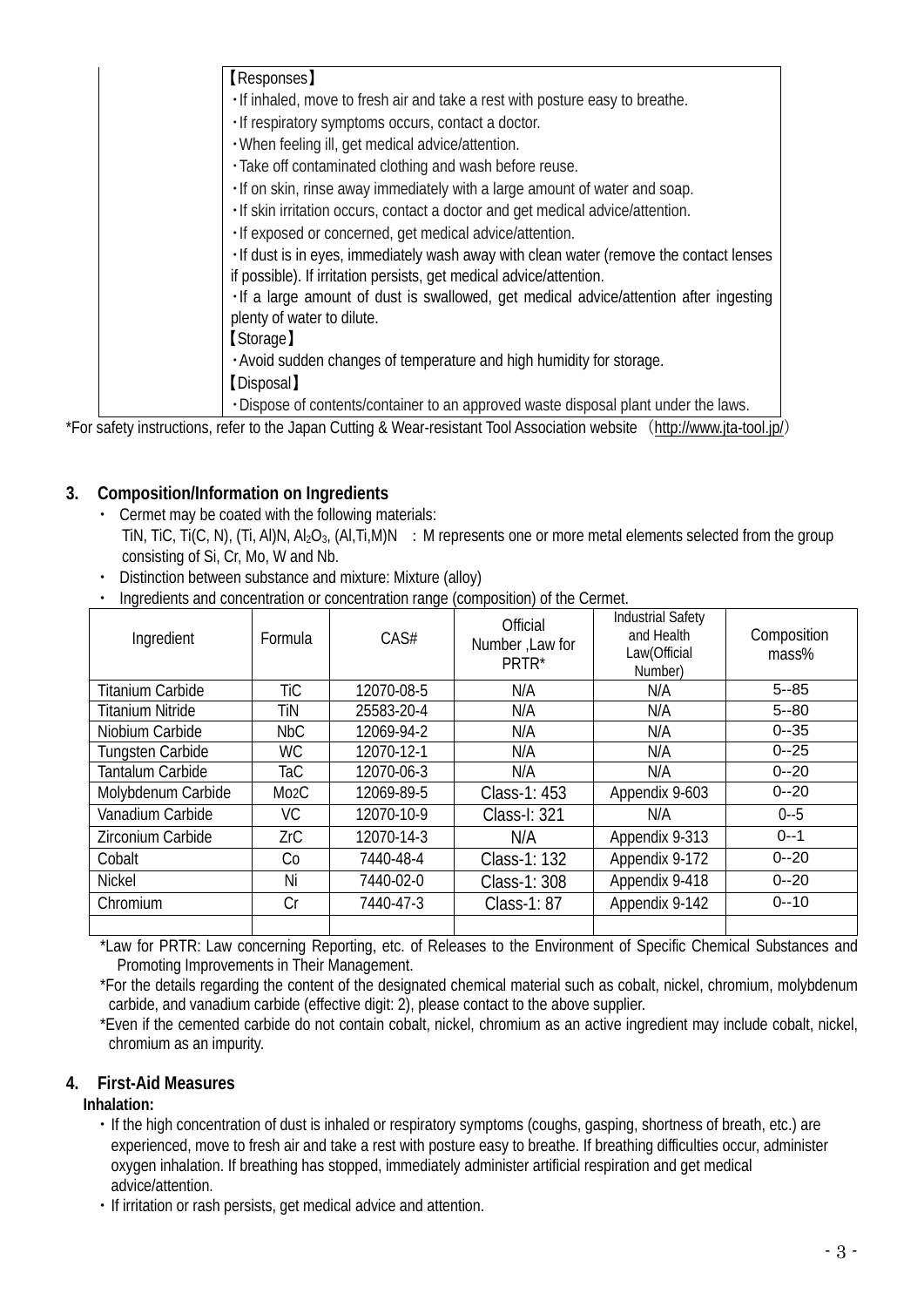## **Skin Contact**

- ・If dust is contacted with skin, take off contaminated clothing and rinse the affected area with soapy water thoroughly.
- ・If irritation or rash persists, get medical advice/attention.

## **Eye Contact**

- ・If dust is in eyes, immediately wash away with clean water (remove the contact lenses if possible).
- ・If irritation persists, get medical advice/attention.

## **Ingestion**

・If a large amount of dust is swallowed, get medical advice/attention after ingesting plenty of water to dilute.

# **5. Fire-Fighting Measures**

## **Extinguishing Media**

・To extinguish the fire of dust, use dry sand, expanded vermiculite, dilatable perlite, ABC type (general, oil, electric fire) powder extinguishers or water (no water allowed for the dust containing cut powders of light metal such as magnesium and aluminum).

## **Special Protective Actions for Fire-Fighters**

・In fighting a fire, wear a protective clothing, dust-proof respirator or respiratory protective equipment.

# **6. Accidental Release Measures**

## **Personal Precautions**

・It is recommended that someone who cleans dust should wear clothing and respiratory protective equipment to minimize exposure.

## **Environmental Precautions**

・Dispose of dust as industrial wastes and prevent release in water systems.

## **Containment and Cleanup Methods and Equipment**

・If there is dust which occur from Cermet producing process, isolate the area and remove with a cleaner equipped with a filter which can take up fine particles very efficiently. If appropriate removing methods are not available, sweep with water sprayers or wet mops.

# **7. Handling and Storage**

## **Handling:**

- ・If the disperse of dust containing cobalt or nickel is concerned, provide local exhaust ventilation and use personal protective equipment to minimize exposure to human body.
- ・Obtain safety instructions before use.
- ・Do not handle until all safety precautions have been read and understood.
- ・Do not breathe dust, fume or vapor.
- ・Do not eat, drink or smoke in handling area.
- ・Wash skin thoroughly after handling.
- ・Do not release into the environment.

### **Storage:**

・Avoid sudden changes of temperature and high humidity for storage.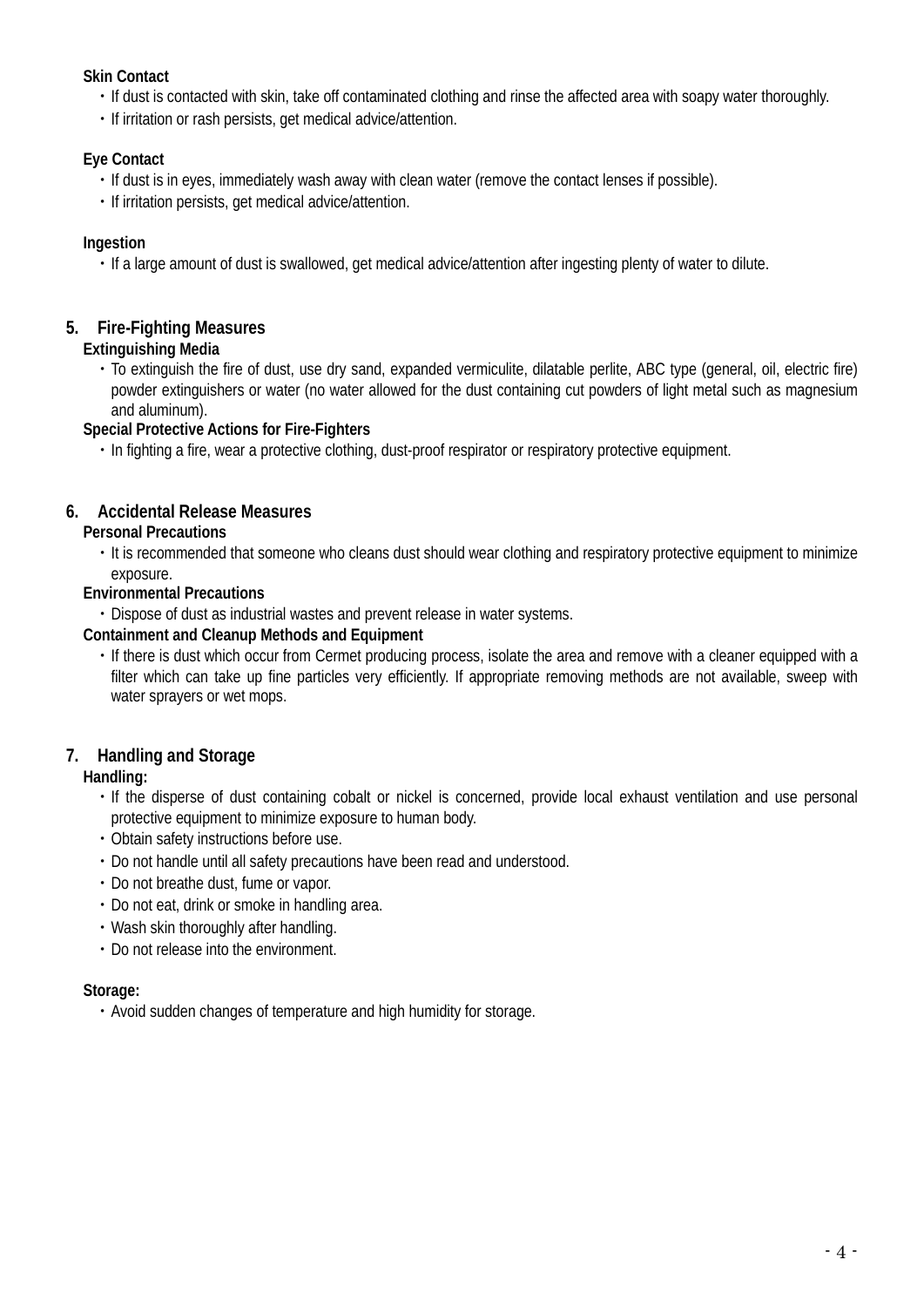# **8. Exposure Controls/Personal Protection**

## **Exposure Prevention**

・Permissible concentration in working environment (reference value)

|                         |                   | OSHA*PEL*                  | ACGIH*TLV*                 | JSOH*OEL*               |
|-------------------------|-------------------|----------------------------|----------------------------|-------------------------|
| Ingredient              | Formula           | mq/m <sup>3</sup>          | mg/m <sup>3</sup>          | mg/m <sup>3</sup>       |
|                         |                   | (Metal dust concentration) | (Metal dust concentration) | (Respirable dust conc.) |
| <b>Titanium Carbide</b> | TiC               | N/A                        | N/A                        | N/A                     |
| <b>Titanium Nitride</b> | TiN               | N/A                        | N/A                        | N/A                     |
| Niobium Carbide         | <b>NbC</b>        | N/A                        | N/A                        | N/A                     |
| Tungsten Carbide        | <b>WC</b>         | 5(as W)                    | 5(as W)                    | N/A                     |
| Tantalum Carbide        | TaC               | $5(as$ Ta)                 | 5(as Ta)                   | N/A                     |
| Molybdenum Carbide      | Mo <sub>2</sub> C | 15(as Mo)                  | 10(as Mo)                  | N/A                     |
| Vanadium Carbide        | VC                | N/A                        | N/A                        | N/A                     |
| Zirconium Carbide       | ZrC               | 5(as Zr)                   | 5(as Zr)                   | N/A                     |
| Cobalt                  | Co                | 0.1                        | 0.02                       | 0.05                    |
| Nickel                  | Ni                | 1.0                        | 1.5                        | 1.0                     |
| Chromium                | Сr                | 1.0                        | 0.5                        | 0.5                     |

| *OSHA:          | Occupational Safety & Health Administration U.S. Department of Labor |
|-----------------|----------------------------------------------------------------------|
| *PEL:           | Permissible Exposure Limit                                           |
| * ACGIH:        | American Conference of Governmental Industrial Hygienists Inc.       |
| $*$ TIV:        | Threshold Limit Value                                                |
| *JSOH:          | Japan Society for Occupational Health                                |
| $^{\star}$ OEL: | Occupational Exposure Limit                                          |
| $*$ N/A:        | Not Applicable                                                       |

### **Facility measures**

Provide local exhaust ventilation so that dusts in the air may not exceed the exposure limits in the above table. It is to be noted that management concentration of the cobalt (and its inorganic compounds) is to be 0.02mg/m<sup>3</sup> in accordance with the working environment assessment standard by Japanese Minister of Health, Labour and Welfare under the paragraph (2), Article 65-2 of the Industrial Safety and Health Act in Japan.

In addition, cobalt (and its inorganic compounds) in the storage or handling, and that to take the necessary action conforming to the Ordinance on Prevention of Hazards due to Specified Chemical Substances.

## **Protective Measures**

- ・Respiratory Protection: Dust-proof respirators and respiratory protective equipment are recommended.
- ・Hand Protection: Protective gloves for dust are recommended.
- ・Eye Protection: Safety glasses with side shields or goggles are recommended.
- ・Skin & Body Protection: Avoid direct skin contact with dust.
	- Clean up deposited dust on clothing, rags, etc. by washing or absorbing with suitable filters but not by whisking off. Change the contaminated clothing into clean one.

### **Hygiene Measure**

Wash skin thoroughly after handling.

### **9. Physical and Chemical Properties**

| Appearance:           | Dark gray color                                                                     |
|-----------------------|-------------------------------------------------------------------------------------|
|                       | (in case of the coated or surface treated cemented carbide, the appearance color is |
|                       | often different.)                                                                   |
| Odor:                 | <b>Odorless</b>                                                                     |
| pH:                   | No data available                                                                   |
| <b>Melting Point:</b> | No data available                                                                   |
| <b>Boiling Point:</b> | No data available                                                                   |
| Flash Point:          | No data available                                                                   |
| Vapor Pressure:       | No data available                                                                   |
| Specific Gravity:     | $5.5 - 8.5$                                                                         |
| Solubility:           | Insoluble                                                                           |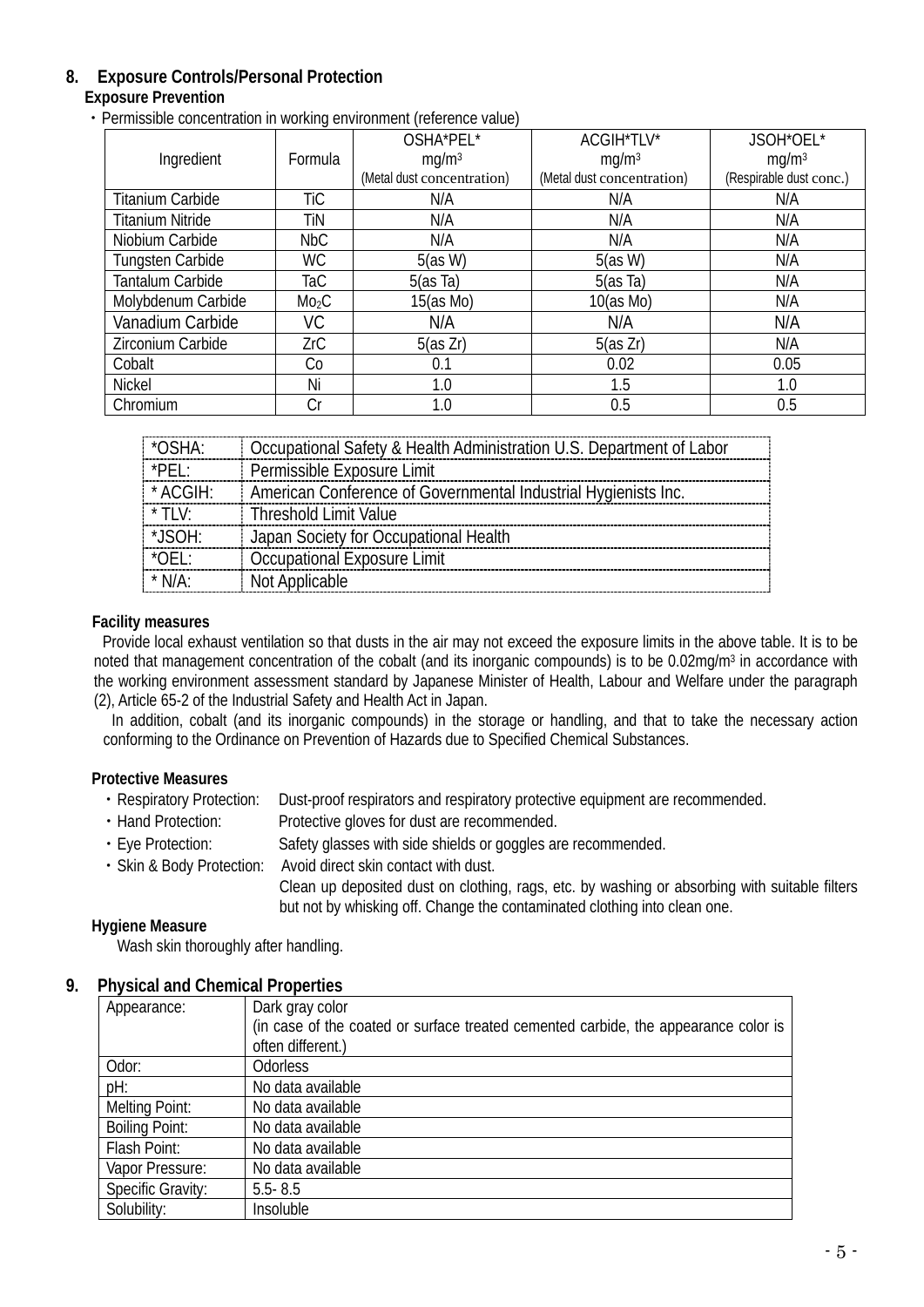## **10. Stability and Reactivity**

A grain of dust which occur from Cermet producing process is very fine and under the specific conditions in which the dusts are mixed with grinding oil with low flash point, it is possible to become pyrophoric. If dusts under very flammable conditions are dispersed in the air, it is possible to explode.

The each metallic ingredient (cobalt, nickel and chromium) for composing the Cermet has the following information about stability and reactivity under specific conditions.

Stability and reactivity of cobalt alone in below,

| (When cobalt is included as ingredients of Cermet.) |                                                                 |
|-----------------------------------------------------|-----------------------------------------------------------------|
| Stability:                                          | Stable to heat and contact with water                           |
|                                                     | Ignite spontaneously in air                                     |
| Hazardous reactions:                                | It reacts with strong oxidizing agents                          |
|                                                     | It reacts violently with oxygen, and it poses a risk of fire or |
|                                                     | explosion                                                       |
|                                                     | It reacts violently with acid to generate hydrogen              |
| Conditions to avoid:                                | Contact with incompatible materials                             |
| Incompatible materials:                             | Strong oxidizing agents, acid                                   |
| Hazardous decomposition products:                   | By combustion, cobalt oxide and fumes of cobalt oxide may       |
|                                                     | <b>OCCUL</b>                                                    |
| Stability and reactivity of nickel alone in below,  |                                                                 |
| (When nickel is included as ingredients of Cermet.) |                                                                 |
| Stability:                                          | It is considered stable in storage and handling in accordance   |
|                                                     | with the laws and regulations                                   |
| Hazardous reactions:                                | Metallic nickel is usually stabilized against oxidation by the  |
|                                                     | oxide film, fresh metal surfaces without oxide film is rapidly  |
|                                                     | oxidized by air. Thus, fresh metallic nickel powder, there is a |
|                                                     | risk of ignition in air.                                        |
| Conditions to avoid:                                | No data available                                               |
| Hazardous decomposition products:                   | No data available                                               |

Stability and reactivity of chromium alone in below,

Hazardous decomposition products:

| (When chromium is included as ingredients of Cermet.)                  |                                                                   |
|------------------------------------------------------------------------|-------------------------------------------------------------------|
| Stability:                                                             | Stable under normal handling conditions                           |
| Hazardous reactions:                                                   | Reacts violently with strong oxidizing agents such as             |
|                                                                        | hydrogen peroxide, it poses a risk of fire or explosion.          |
|                                                                        | It reacts with dilute hydrochloric acid and dilute sulfuric acid. |
| Conditions to avoid:                                                   | The alkali or alkaline carbonate is Incompatible.                 |
|                                                                        | When mixed with air in powder or granular form, there is a        |
|                                                                        | possibility of dust explosion.                                    |
| Incompatible materials:                                                | Strong oxidizing agents, dilute hydrochloric acid, dilute         |
|                                                                        | sulfuric acid, alkali, alkali carbonate                           |
| Hazardous decomposition products:                                      | During combustion, there can be irritating or toxic fumes and     |
|                                                                        | gases.                                                            |
|                                                                        |                                                                   |
|                                                                        |                                                                   |
| <b>Toxicological Information</b><br>11.                                |                                                                   |
| <b>Acute Toxicity:</b>                                                 | No data available on Cermet                                       |
| <b>Skin Corrosion/Irritation:</b>                                      | No data available on Cermet                                       |
| Serious Eye Damage/Eye Irritation:                                     | No data available on Cermet                                       |
| <b>Respiratory or Skin Sensitization:</b>                              | No data available on Cermet                                       |
| Germ Cell Mutagenicity:                                                | No data available on Cermet                                       |
| Carcinogenicity:                                                       | Group 2A on IARC, as cobalt powder coexisting with tungsten       |
|                                                                        | carbide powder. Suspected to be carcinogenic in humans.           |
|                                                                        | (Ref.1)                                                           |
| <b>Reproductive Toxicity:</b>                                          | No data available on Cermet                                       |
| Specific Target Organ Toxicity/Systemic Toxicity:<br>(Single Exposure) | No data available on Cermet                                       |
|                                                                        |                                                                   |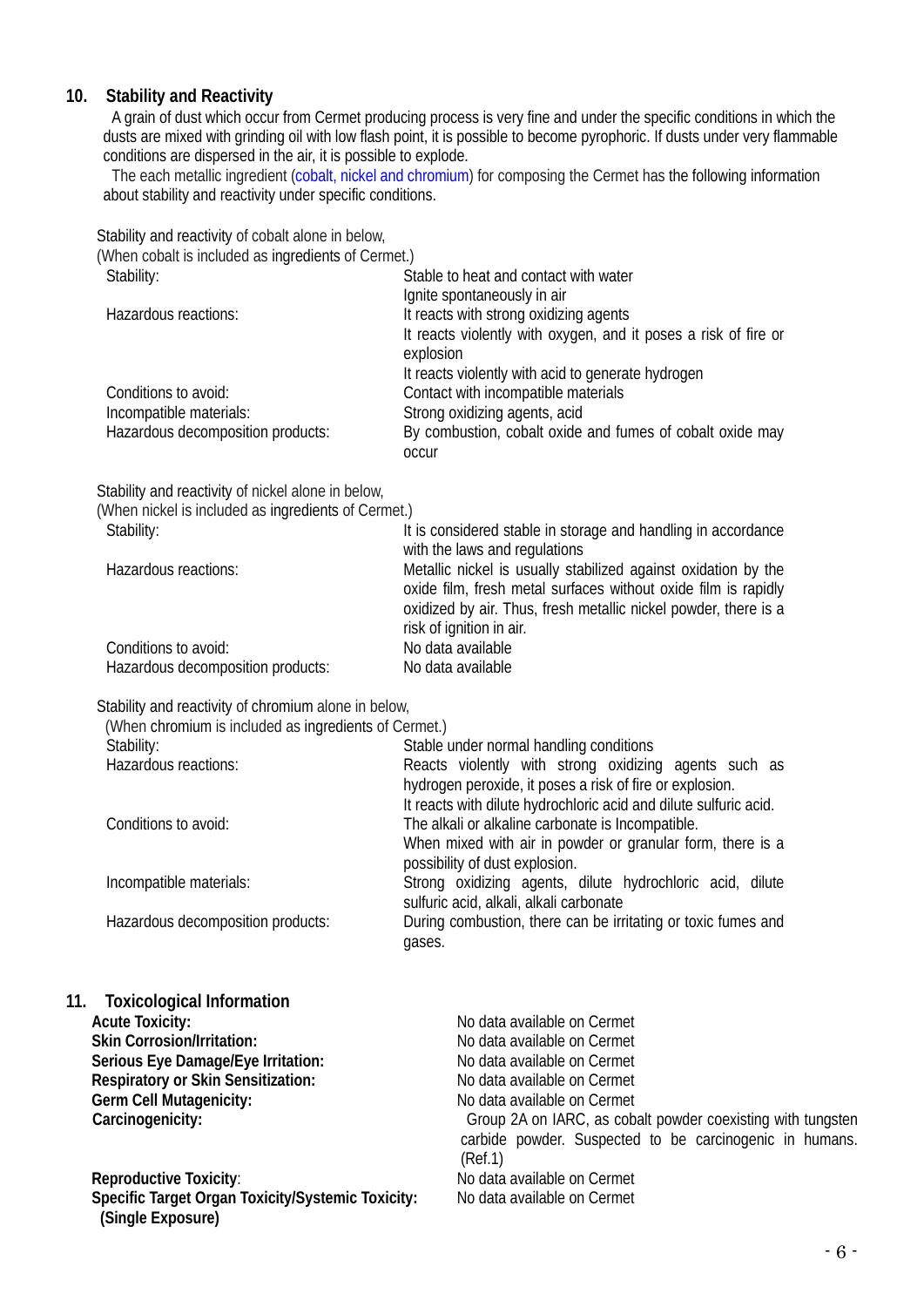Specific Target Organ Toxicity/Systemic Toxicity: No data available on Cermet **(Repeated Exposure)**

**Aspiration Hazard:** No data available on Cermet

## **12. Ecological Information**

**The aquatic environment acute hazard**

・ Not reported on Cermet

**The aquatic environment chronic hazard**

Not reported on Cermet

**Mobility**

・ Not reported on Cermet

## **13. Disposal Considerations**

### **Safe and environmentally desirable disposal method**:

- ・The main ingredients such as tungsten carbide, cobalt, nickel are rare metal. It is desirable to collect and recycle them.
- ・For disposal, conform to the applicable laws regarding industrial wastes such as 'Waste Disposal and Public Cleansing Law' and relevant local by laws.

## **14. Transport Information**

### **International Regulations**

| UN Number:        | Not applicable |
|-------------------|----------------|
| UN Hazard Class:  | Not applicable |
| Marine Pollutant: | Not applicable |

 \*When transporting a powder of metallic ingredients (cobalt, nickel) for composing the Cermet, there is a possibility that it is necessary to take appropriate action in accordance with the relevant provisions established by IMO (International Maritime Organization), ICAO (International Civil Aviation Organization), IATA (International Air Transport Association).

### **Domestic Regulations**

| <b>Land Regulatory Information</b> | Not applicable |
|------------------------------------|----------------|
| UN Number:                         | Not applicable |
| UN Hazard Class:                   | Not applicable |
| Marine Pollutant:                  | Not applicable |

 \*When transporting a powder of metallic ingredients (cobalt, nickel) for composing the Cermet, there is a possibility that it is necessary to take appropriate action in accordance with the relevant provisions of Ship Safety Law and the Aviation Law.

### **Special Safety Measures**

When transporting the dust which occur from Cermet producing process, make sure that there is no damage or corrosion or leakage of the container, to ensure implementation of the prevention of collapse of cargo.

### **15. Regulatory Information**

### **Law for Pollutant Release and Transfer Register(PRTR)**

| Cobalt            | "Class 1 designated chemical substances" | No.132  |
|-------------------|------------------------------------------|---------|
| <b>Nickel</b>     | "Class 1 designated chemical substances" | No.308  |
| <b>Chromium</b>   | "Class 1 designated chemical substances" | No. 87  |
| <b>Molybdenum</b> | "Class 1 designated chemical substances" | No. 453 |
|                   |                                          |         |

### **Industrial Safety and Health Law, Ordinance on Prevention of Hazards due to Specified Chemical Substances**

**Cobalt** : The substances are defined in [the Article 57-2 of the Act,](http://www.jniosh.go.jp/icpro/jicosh-old/japanese/country/japan/laws/01_occ/05b.html#lawA57b) and the cobalt is listed by No.172 in Appended Table 9 in the Article 18-2 of the Enforcement Order as "Dangerous or Harmful Substances to be notified their names, etc." Article 2, Paragraph 1, Items 2 and 5 of Ordinance on Prevention of Hazards due To Specified Chemical Substance, Specified chemical substance class 2, Management class 2. When the content of cobalt and cobalt oxide is less than 1%, the Ordinance on Prevention of Hazards due to Specified Chemical Substance is not covered.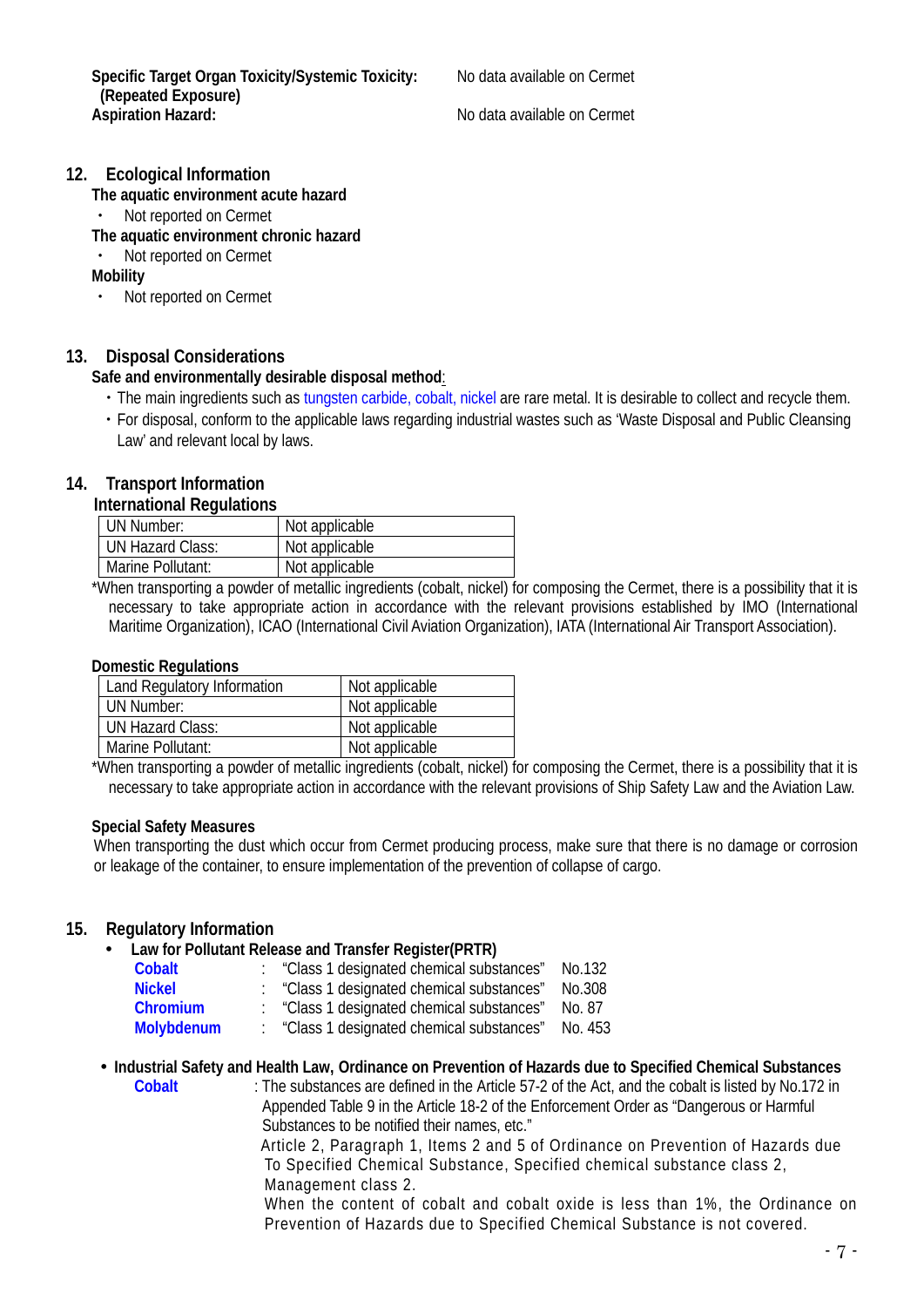| <b>Nickel</b>    | : The substances are defined in the Article 57-2 of the Act, and the nickel is listed by No.418 in<br>Appended Table 9 in the Article 18-2 of the Enforcement Order as "Dangerous or Harmful<br>Substances to be notified their names, etc."     |
|------------------|--------------------------------------------------------------------------------------------------------------------------------------------------------------------------------------------------------------------------------------------------|
| Chromium         | : The substances are defined in the Article 57-2 of the Act, and the chromium is listed by No.142<br>in Appended Table 9 in the Article 18-2 of the Enforcement Order as "Dangerous or Harmful<br>Substances to be notified their names, etc."   |
| Molybdenum       | : The substances are defined in the Article 57-2 of the Act, and the Molybdenum is listed by<br>No.603 in Appended Table 9 in the Article 18-2 of the Enforcement Order as "Dangerous or<br>Harmful Substances to be notified their names, etc." |
| <b>Zirconium</b> | : The substances are defined in the Article 57-2 of the Act, and the Zirconium is listed by No.313<br>in Appended Table 9 in the Article 18-2 of the Enforcement Order as "Dangerous or Harmful<br>Substances to be notified their names, etc."  |

In other region, follow the local regulations.

## **16. Other Information**

## **Other hazard and toxicity information**

The following attention should be paid for dust which occur from Cermet producing process.

- If a large amount of dust containing cobalt is inhaled, blood, heart, thyroid gland, and spleen disorders may result. (Ref.2)
- It is reported that repeated or prolonged contact with cobalt, nickel, or chromium may affect skin, respiratory organs, heart, etc. (Ref.3 - 6)
- Contact with molybdenum stimulates skin and eyes. Also, inhalation and swallowing of molybdenum may be harmful. (Ref.7)

A3: Confirmed animal carcinogen with unknown

For carcinogenicity of metallic ingredients of Cermet has the following knowledge.<br>Cobalt metal **ACGIH** A3: Confirmed animal carcinogen

|                | <b>IARC</b>                                                    | relevance to humans.<br>2B: Possibly carcinogenic to humans.                                                 |  |
|----------------|----------------------------------------------------------------|--------------------------------------------------------------------------------------------------------------|--|
|                | Japan Society for<br>Occupational Health                       | 2B: The substance has been determined to be possibly<br>carcinogenic to humans (with relatively insufficient |  |
|                |                                                                | evidence).                                                                                                   |  |
| Nickel metal   | <b>ACGIH</b>                                                   | A5: Not suspected as a human carcinogen.                                                                     |  |
|                | <b>IARC</b>                                                    | 2B: Possibly carcinogenic to humans.                                                                         |  |
|                | Japan Society for                                              | 2B: The substance has been determined to be possibly                                                         |  |
|                | Occupational Health                                            | carcinogenic to humans (with relatively insufficient<br>evidence).                                           |  |
| Chromium metal | <b>IARC</b>                                                    | 3: Not classifiable as to its carcinogenicity to humans.                                                     |  |
| *ACGIH:        | American Conference of Governmental Industrial Hygienists Inc. |                                                                                                              |  |
| $*IARC:$       | International Agency for Research on Cancer                    |                                                                                                              |  |

### **Disclaimer**

Although Kyocera has attempted to provide current and accurate information herein, Kyocera makes no representations regarding the accuracy or completeness of the information and assumes no liability for any loss, damage, or injury of any kind which may result from or arise out of the use of or reliance on the information by any person. Numerical values, such as content, physics/chemical property, are not guaranteed values.

## **Reference URL**

- Ministry of Economy, Trade and Industry: http://www.meti.go.jp/
- Ministry of the Environment: http://www.env.go.jp/
- Ministry of Health, Labour and Welfare: http://www.mhlw.go.jp/